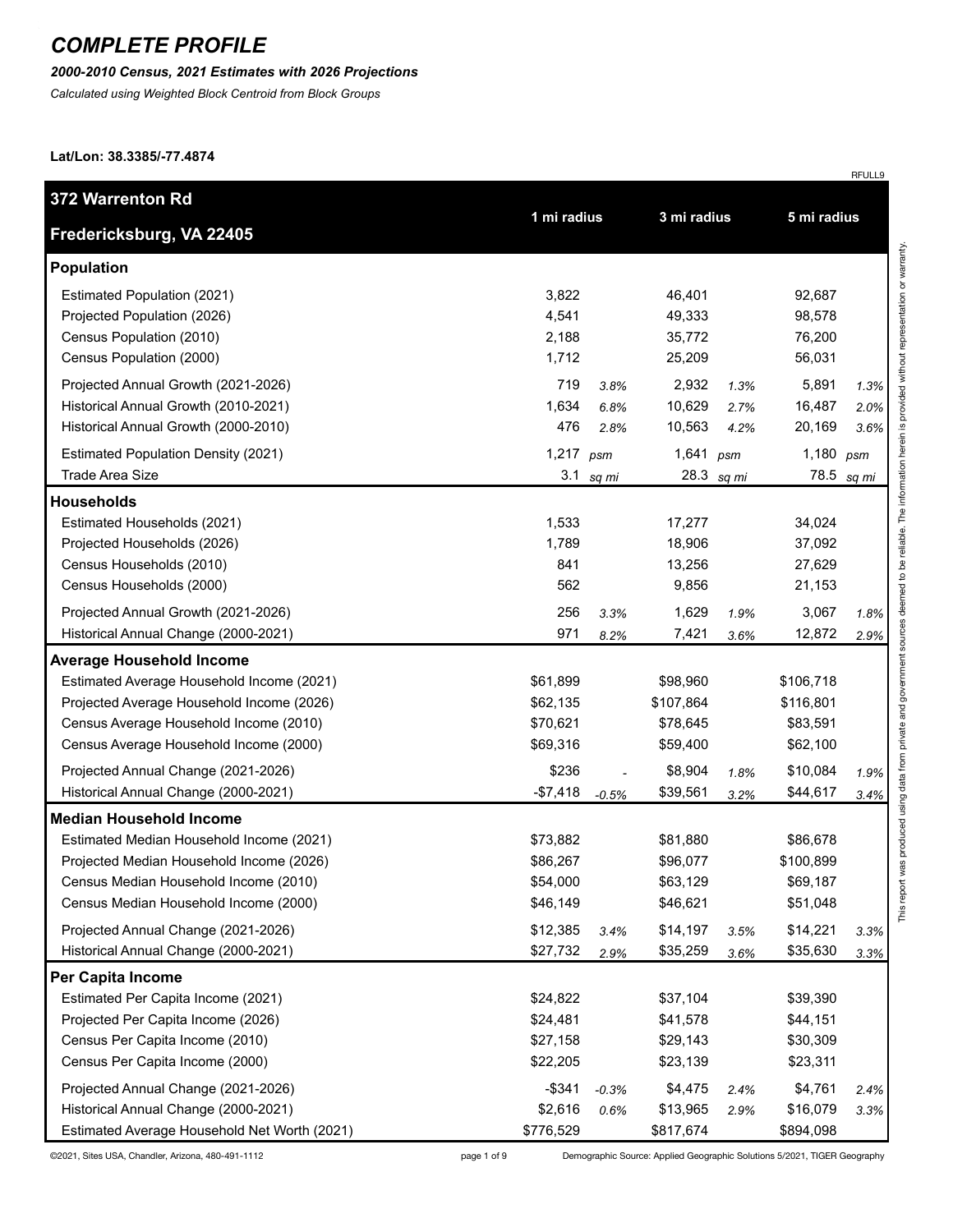### *2000-2010 Census, 2021 Estimates with 2026 Projections*

*Calculated using Weighted Block Centroid from Block Groups*

**Lat/Lon: 38.3385/-77.4874**

| 372 Warrenton Rd                              |                          |       |             |       |             |       |
|-----------------------------------------------|--------------------------|-------|-------------|-------|-------------|-------|
| Fredericksburg, VA 22405                      | 1 mi radius              |       | 3 mi radius |       | 5 mi radius |       |
| <b>Race and Ethnicity</b>                     |                          |       |             |       |             |       |
| Total Population (2021)                       | 3,822                    |       | 46,401      |       | 92,687      |       |
| White (2021)                                  | 2,140                    | 56.0% | 29,895      | 64.4% | 61,654      | 66.5% |
| Black or African American (2021)              | 882                      | 23.1% | 9,949       | 21.4% | 18,578      | 20.0% |
| American Indian or Alaska Native (2021)       | 27                       | 0.7%  | 239         | 0.5%  | 461         | 0.5%  |
| Asian (2021)                                  | 98                       | 2.6%  | 1,414       | 3.0%  | 2,926       | 3.2%  |
| Hawaiian or Pacific Islander (2021)           | 5                        | 0.1%  | 48          | 0.1%  | 108         | 0.1%  |
| Other Race (2021)                             | 429                      | 11.2% | 2,536       | 5.5%  | 4,472       | 4.8%  |
| Two or More Races (2021)                      | 241                      | 6.3%  | 2,320       | 5.0%  | 4,489       | 4.8%  |
| Population < 18 (2021)                        | 806                      | 21.1% | 9,912       | 21.4% | 20,645      | 22.3% |
| White Not Hispanic                            | 234                      | 29.1% | 4,435       | 44.7% | 10,228      | 49.5% |
| <b>Black or African American</b>              | 227                      | 28.1% | 2,507       | 25.3% | 4,506       | 21.8% |
| Asian                                         | 19                       | 2.4%  | 270         | 2.7%  | 614         | 3.0%  |
| Other Race Not Hispanic                       | 52                       | 6.5%  | 886         | 8.9%  | 1,786       | 8.7%  |
| Hispanic                                      | 274                      | 33.9% | 1,815       | 18.3% | 3,511       | 17.0% |
| Not Hispanic or Latino Population (2021)      | 2,939                    | 76.9% | 40,563      | 87.4% | 81,706      | 88.2% |
| Not Hispanic White                            | 1,864                    | 63.4% | 27,444      | 67.7% | 56,909      | 69.7% |
| Not Hispanic Black or African American        | 815                      | 27.7% | 9,487       | 23.4% | 17,751      | 21.7% |
| Not Hispanic American Indian or Alaska Native | 12                       | 0.4%  | 153         | 0.4%  | 313         | 0.4%  |
| Not Hispanic Asian                            | 86                       | 2.9%  | 1,348       | 3.3%  | 2,780       | 3.4%  |
| Not Hispanic Hawaiian or Pacific Islander     | 5                        | 0.2%  | 44          | 0.1%  | 102         | 0.1%  |
| Not Hispanic Other Race                       | $\blacksquare$           |       | 289         | 0.7%  | 387         | 0.5%  |
| Not Hispanic Two or More Races                | 157                      | 5.4%  | 1,798       | 4.4%  | 3,465       | 4.2%  |
| Hispanic or Latino Population (2021)          | 883                      | 23.1% | 5,838       | 12.6% | 10,981      | 11.8% |
| <b>Hispanic White</b>                         | 276                      | 31.2% | 2,451       | 42.0% | 4,745       | 43.2% |
| Hispanic Black or African American            | 67                       | 7.6%  | 462         | 7.9%  | 827         | 7.5%  |
| Hispanic American Indian or Alaska Native     | 15                       | 1.7%  | 86          | 1.5%  | 148         | 1.3%  |
| Hispanic Asian                                | 12                       | 1.4%  | 66          | 1.1%  | 145         | 1.3%  |
| Hispanic Hawaiian or Pacific Islander         | $\overline{\phantom{a}}$ |       | 4           |       | 6           |       |
| Hispanic Other Race                           | 429                      | 48.6% | 2,247       | 38.5% | 4,086       | 37.2% |
| Hispanic Two or More Races                    | 83                       | 9.5%  | 522         | 8.9%  | 1,023       | 9.3%  |
| Not Hispanic or Latino Population (2010)      | 1,907                    | 87.1% | 32,340      | 90.4% | 69,419      | 91.1% |
| Hispanic or Latino Population (2010)          | 281                      | 12.9% | 3,432       | 9.6%  | 6,781       | 8.9%  |
| Not Hispanic or Latino Population (2000)      | 1,627                    | 95.0% | 24,213      | 96.0% | 54,081      | 96.5% |
| Hispanic or Latino Population (2000)          | 85                       | 5.0%  | 996         | 4.0%  | 1,949       | 3.5%  |
| Not Hispanic or Latino Population (2026)      | 3,460                    | 76.2% | 42,850      | 86.9% | 86,443      | 87.7% |
| Hispanic or Latino Population (2026)          | 1,081                    | 23.8% | 6,484       | 13.1% | 12,135      | 12.3% |
| Projected Annual Growth (2021-2026)           | 198                      |       | 646         |       | 1,154       |       |
| Historical Annual Growth (2000-2010)          | 196                      | 23.0% | 2,436       | 24.5% | 4,831       | 24.8% |

©2021, Sites USA, Chandler, Arizona, 480-491-1112 page 2 of 9 Demographic Source: Applied Geographic Solutions 5/2021, TIGER Geography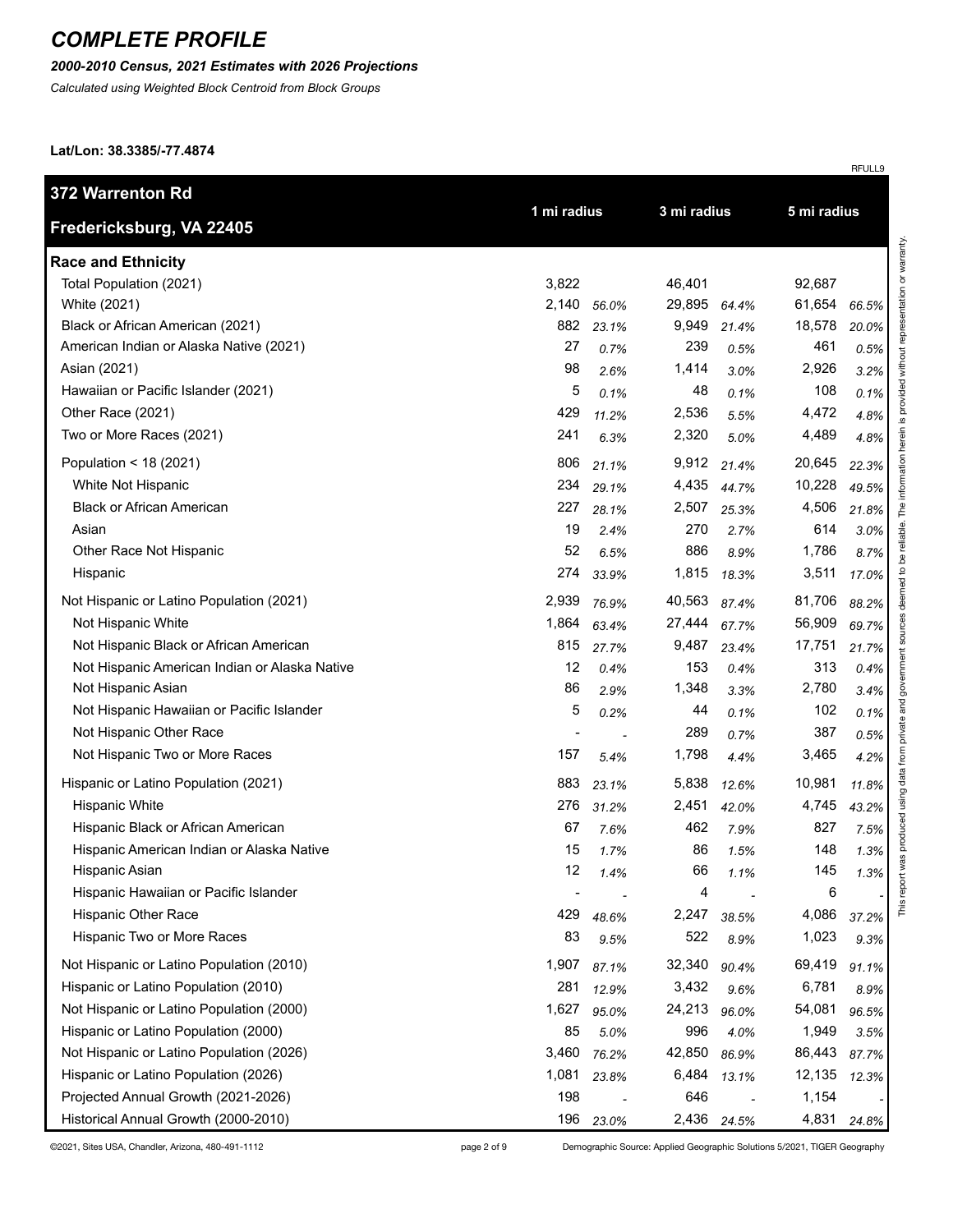#### *2000-2010 Census, 2021 Estimates with 2026 Projections*

*Calculated using Weighted Block Centroid from Block Groups*

**Lat/Lon: 38.3385/-77.4874**

| 372 Warrenton Rd                      |             |           |             |       |             |       |
|---------------------------------------|-------------|-----------|-------------|-------|-------------|-------|
| Fredericksburg, VA 22405              | 1 mi radius |           | 3 mi radius |       | 5 mi radius |       |
| <b>Total Age Distribution (2021)</b>  |             |           |             |       |             |       |
| <b>Total Population</b>               | 3,822       |           | 46,401      |       | 92,687      |       |
| Age Under 5 Years                     | 219         | 5.7%      | 2,745       | 5.9%  | 5,554       | 6.0%  |
| Age 5 to 9 Years                      | 237         | 6.2%      | 2,931       | 6.3%  | 6,054       | 6.5%  |
| Age 10 to 14 Years                    | 215         | 5.6%      | 2,851       | 6.1%  | 5,977       | 6.4%  |
| Age 15 to 19 Years                    | 217         | 5.7%      | 3,749       | 8.1%  | 6,610       | 7.1%  |
| Age 20 to 24 Years                    | 256         | 6.7%      | 4,546       | 9.8%  | 7,374       | 8.0%  |
| Age 25 to 29 Years                    | 268         | 7.0%      | 3,464       | 7.5%  | 6,553       | 7.1%  |
| Age 30 to 34 Years                    | 263         | 6.9%      | 3,083       | 6.6%  | 6,073       | 6.6%  |
| Age 35 to 39 Years                    | 237         | 6.2%      | 2,840       | 6.1%  | 5,832       | 6.3%  |
| Age 40 to 44 Years                    | 204         | 5.3%      | 2,539       | 5.5%  | 5,495       | 5.9%  |
| Age 45 to 49 Years                    | 188         | 4.9%      | 2,472       | 5.3%  | 5,247       | 5.7%  |
| Age 50 to 54 Years                    | 206         | 5.4%      | 2,575       | 5.5%  | 5,563       | 6.0%  |
| Age 55 to 59 Years                    | 226         | 5.9%      | 2,647       | 5.7%  | 5,808       | 6.3%  |
| Age 60 to 64 Years                    | 257         | 6.7%      | 2,539       | 5.5%  | 5,391       | 5.8%  |
| Age 65 to 69 Years                    | 222         | 5.8%      | 2,174       | 4.7%  | 4,467       | 4.8%  |
| Age 70 to 74 Years                    | 241         | 6.3%      | 2,106       | 4.5%  | 4,016       | 4.3%  |
| Age 75 to 79 Years                    | 179         | 4.7%      | 1,400       | 3.0%  | 2,817       | 3.0%  |
| Age 80 to 84 Years                    | 93          | 2.4%      | 894         | 1.9%  | 1,877       | 2.0%  |
| Age 85 Years or Over                  | 94          | 2.5%      | 845         | 1.8%  | 1,980       | 2.1%  |
| Median Age                            | 40.4        |           | 36.0        |       | 37.3        |       |
| Age 19 Years or Less                  | 888         | 23.2%     | 12,277      | 26.5% | 24,195      | 26.1% |
| Age 20 to 64 Years                    | 2,104       | 55.1%     | 26,705      | 57.6% | 53,336      | 57.5% |
| Age 65 Years or Over                  | 830         | 21.7%     | 7,419       | 16.0% | 15,157      | 16.4% |
| <b>Female Age Distribution (2021)</b> |             |           |             |       |             |       |
| <b>Female Population</b>              | 1,940       | 50.8%     | 24,568      | 52.9% | 48,217      | 52.0% |
| Age Under 5 Years                     | 99          | 5.1%      | 1,342       | 5.5%  | 2,701       | 5.6%  |
| Age 5 to 9 Years                      | 116         | 6.0%      | 1,413       | 5.8%  | 2,915       | 6.0%  |
| Age 10 to 14 Years                    | 105         | 5.4%      | 1,407       | 5.7%  | 2,875       | 6.0%  |
| Age 15 to 19 Years                    | 102         | 5.3%      | 2,046       | 8.3%  | 3,428       | 7.1%  |
| Age 20 to 24 Years                    | 118         | 6.1%      | 2,569       | 10.5% | 3,976       | 8.2%  |
| Age 25 to 29 Years                    | 135         | 7.0%      | 1,787       | 7.3%  | 3,338       | 6.9%  |
| Age 30 to 34 Years                    | 132         | 6.8%      | 1,588       | 6.5%  | 3,137       | 6.5%  |
| Age 35 to 39 Years                    | 103         | 5.3%      | 1,388       | 5.7%  | 2,952       | 6.1%  |
| Age 40 to 44 Years                    | 101         | 5.2%      | 1,292       | 5.3%  | 2,771       | 5.7%  |
| Age 45 to 49 Years                    | 96          | 4.9%      | 1,275       | 5.2%  | 2,640       | 5.5%  |
| Age 50 to 54 Years                    | 102         | 5.3%      | 1,297       | 5.3%  | 2,798       | 5.8%  |
| Age 55 to 59 Years                    | 124         | 6.4%      | 1,408       | 5.7%  | 3,014       | 6.3%  |
| Age 60 to 64 Years                    | 139         | 7.2%      | 1,346       | 5.5%  | 2,837       | 5.9%  |
| Age 65 to 69 Years                    | 119         | 6.1%      | 1,235       | 5.0%  | 2,437       | 5.1%  |
| Age 70 to 74 Years                    | 132         | 6.8%      | 1,212       | 4.9%  | 2,252       | 4.7%  |
| Age 75 to 79 Years                    | 100         | 5.2%      | 813         | 3.3%  | 1,631       | 3.4%  |
| Age 80 to 84 Years                    | 53          | 2.8%      | 562         | 2.3%  | 1,154       | 2.4%  |
| Age 85 Years or Over                  | 65          | 3.3%      | 588         | 2.4%  | 1,362       | 2.8%  |
| Female Median Age                     | 43.0        |           | 37.5        |       | 38.8        |       |
| Age 19 Years or Less                  |             | 422 21.7% | 6,208       | 25.3% | 11,918      | 24.7% |
| Age 20 to 64 Years                    | 1,050       | 54.1%     | 13,950      | 56.8% | 27,463      | 57.0% |
| Age 65 Years or Over                  | 469         | 24.2%     | 4,410       | 18.0% | 8,836       | 18.3% |

©2021, Sites USA, Chandler, Arizona, 480-491-1112 page 3 of 9 Demographic Source: Applied Geographic Solutions 5/2021, TIGER Geography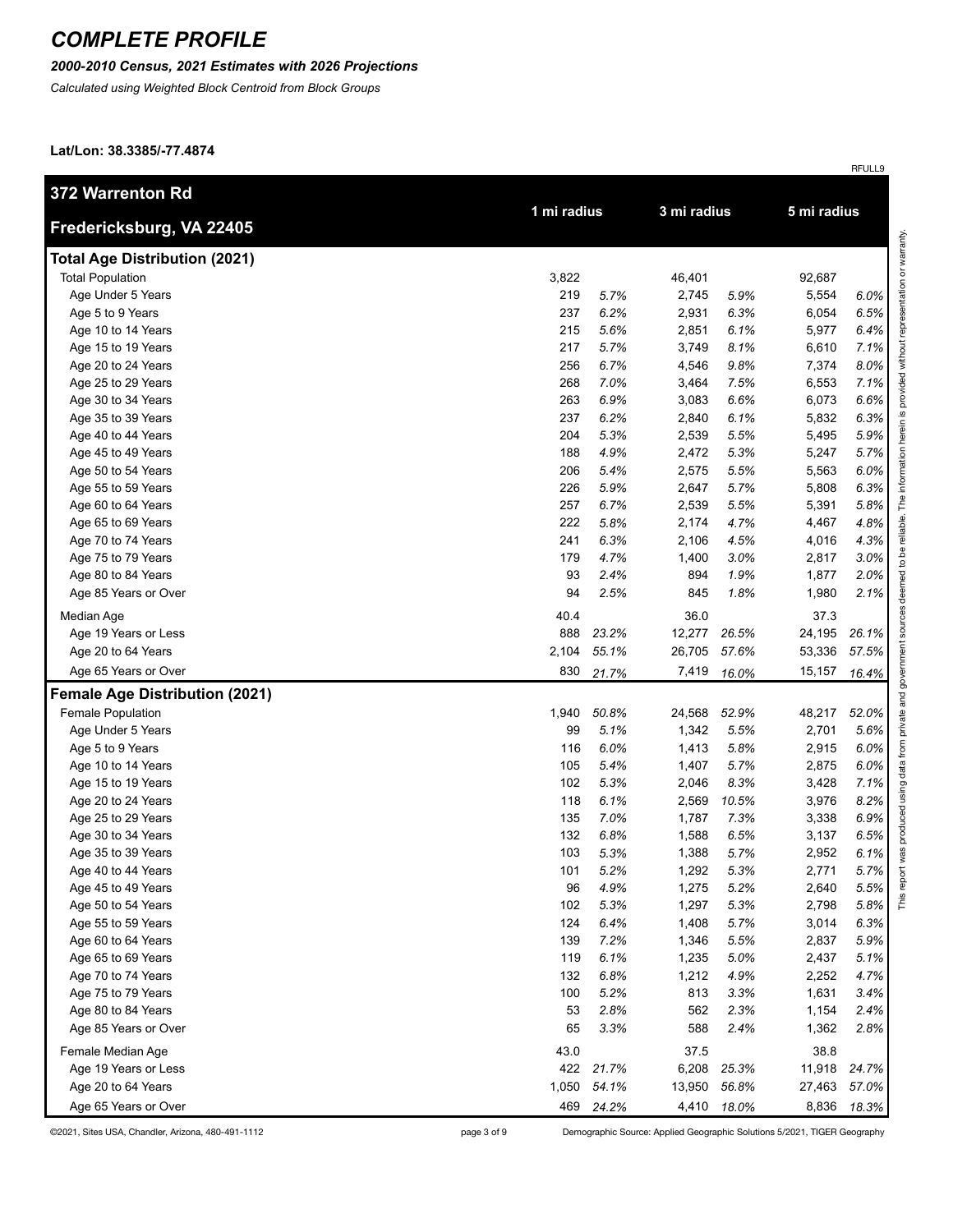### *2000-2010 Census, 2021 Estimates with 2026 Projections*

*Calculated using Weighted Block Centroid from Block Groups*

**Lat/Lon: 38.3385/-77.4874**

| 372 Warrenton Rd                    |       |             | 3 mi radius |       |             |          |                             |
|-------------------------------------|-------|-------------|-------------|-------|-------------|----------|-----------------------------|
| Fredericksburg, VA 22405            |       | 1 mi radius |             |       | 5 mi radius |          |                             |
| <b>Male Age Distribution (2021)</b> |       |             |             |       |             |          | representation or warranty. |
| Male Population                     | 1,882 | 49.2%       | 21,833      | 47.1% | 44,470      | 48.0%    |                             |
| Age Under 5 Years                   | 120   | 6.4%        | 1,404       | 6.4%  | 2,853       | 6.4%     |                             |
| Age 5 to 9 Years                    | 122   | 6.5%        | 1,518       | 7.0%  | 3,139       | 7.1%     |                             |
| Age 10 to 14 Years                  | 110   | 5.8%        | 1,444       | 6.6%  | 3,102       | 7.0%     |                             |
| Age 15 to 19 Years                  | 115   | 6.1%        | 1,703       | 7.8%  | 3,182       | 7.2%     | without                     |
| Age 20 to 24 Years                  | 138   | 7.3%        | 1,977       | 9.1%  | 3,398       | 7.6%     |                             |
| Age 25 to 29 Years                  | 133   | 7.0%        | 1,678       | 7.7%  | 3,216       | 7.2%     | pepivo                      |
| Age 30 to 34 Years                  | 131   | 7.0%        | 1,494       | 6.8%  | 2,936       | 6.6%     |                             |
| Age 35 to 39 Years                  | 134   | 7.1%        | 1,452       | 6.6%  | 2,880       | 6.5%     |                             |
| Age 40 to 44 Years                  | 103   | 5.5%        | 1,246       | 5.7%  | 2,724       | 6.1%     |                             |
| Age 45 to 49 Years                  | 93    | 4.9%        | 1,197       | 5.5%  | 2,607       | 5.9%     |                             |
| Age 50 to 54 Years                  | 103   | 5.5%        | 1,279       | 5.9%  | 2,765       | 6.2%     |                             |
| Age 55 to 59 Years                  | 102   | 5.4%        | 1,239       | 5.7%  | 2,794       | 6.3%     |                             |
| Age 60 to 64 Years                  | 118   | 6.3%        | 1,193       | 5.5%  | 2,554       | 5.7%     | The                         |
| Age 65 to 69 Years                  | 104   | 5.5%        | 939         | 4.3%  | 2,030       | 4.6%     | reliable.                   |
| Age 70 to 74 Years                  | 108   | 5.8%        | 895         | 4.1%  | 1,764       | 4.0%     | ತಿ                          |
| Age 75 to 79 Years                  | 79    | 4.2%        | 587         | 2.7%  | 1,186       | 2.7%     | $\overline{c}$              |
| Age 80 to 84 Years                  | 40    | 2.1%        | 332         | 1.5%  | 722         | 1.6%     |                             |
| Age 85 Years or Over                | 29    | 1.6%        | 257         | 1.2%  | 618         | 1.4%     |                             |
| Male Median Age                     | 37.9  |             | 34.5        |       | 35.8        |          |                             |
| Age 19 Years or Less                | 467   | 24.8%       | 6,069       | 27.8% | 12,276      | 27.6%    |                             |
| Age 20 to 64 Years                  | 1,054 | 56.0%       | 12,755      | 58.4% | 25,873      | 58.2%    |                             |
| Age 65 Years or Over                | 360   | 19.1%       | 3,009       | 13.8% | 6,321       | 14.2%    | government                  |
| Males per 100 Females (2021)        |       |             |             |       |             |          | private and                 |
| <b>Overall Comparison</b>           |       |             |             |       |             |          |                             |
| Age Under 5 Years                   | 122   | 54.9%       | 105         | 51.1% | 106         | 51.4%    |                             |
| Age 5 to 9 Years                    | 105   | 51.3%       | 107         | 51.8% | 108         | 51.9%    | from                        |
| Age 10 to 14 Years                  | 104   | 51.1%       | 103         | 50.7% | 108         | 50.7%    | data                        |
| Age 15 to 19 Years                  | 113   | 53.0%       | 83          | 45.4% | 93          | 48.1%    | using                       |
| Age 20 to 24 Years                  | 117   | 54.0%       | 77          | 43.5% | 85          | 46.1%    |                             |
| Age 25 to 29 Years                  | 98    | 49.5%       | 94          | 48.4% | 96          | 49.1%    | produced                    |
| Age 30 to 34 Years                  | 99    | 49.9%       | 94          | 48.5% | 94          | 48.3%    |                             |
| Age 35 to 39 Years                  | 130   | 56.5%       | 105         | 51.1% | 98          | 49.4%    | report was                  |
| Age 40 to 44 Years                  | 102   | 50.5%       | 96          | 49.1% | 98          | 49.6%    |                             |
| Age 45 to 49 Years                  | 97    | 49.2%       | 94          | 48.4% | 99          | 49.7%    | This                        |
| Age 50 to 54 Years                  | 101   | 50.3%       | 99          | 49.7% | 99          | 49.7%    |                             |
| Age 55 to 59 Years                  | 82    | 45.1%       | 88          | 46.8% | 93          | 48.1%    |                             |
| Age 60 to 64 Years                  | 85    | 46.0%       | 89          | 47.0% | 90          | 47.4%    |                             |
| Age 65 to 69 Years                  | 88    | 46.7%       | 76          | 43.2% | 83          | 45.4%    |                             |
| Age 70 to 74 Years                  |       | 82 45.0%    | 74          | 42.5% | 78          | 43.9%    |                             |
| Age 75 to 79 Years                  | 79    | 44.1%       | 72          | 41.9% | 73          | 42.1%    |                             |
| Age 80 to 84 Years                  | 75    | 42.8%       | 59          | 37.1% | 63          | 38.5%    |                             |
| Age 85 Years or Over                | 45    | 31.0%       | 44          | 30.4% | 45          | 31.2%    |                             |
| Age 19 Years or Less                |       | 111 52.5%   | 98          | 49.4% | 103         | 50.7%    |                             |
| Age 20 to 39 Years                  |       | 110 52.3%   | 90          | 47.4% | 93          | 48.1%    |                             |
| Age 40 to 64 Years                  | 92    | 48.0%       | 93          | 48.2% | 96          | 48.9%    |                             |
| Age 65 Years or Over                |       | 77 43.4%    | 68          | 40.6% |             | 72 41.7% |                             |

©2021, Sites USA, Chandler, Arizona, 480-491-1112 page 4 of 9 Demographic Source: Applied Geographic Solutions 5/2021, TIGER Geography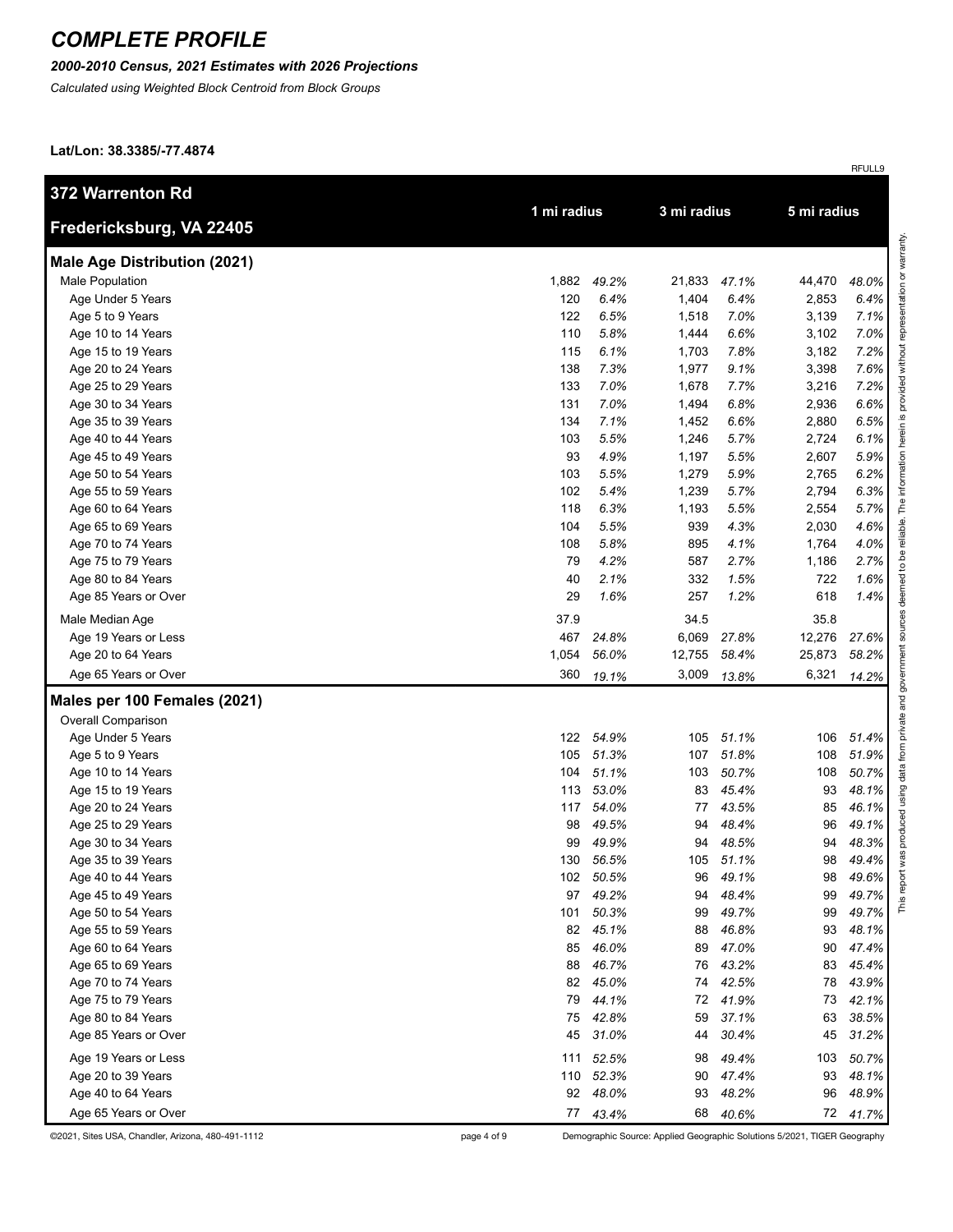#### *2000-2010 Census, 2021 Estimates with 2026 Projections*

*Calculated using Weighted Block Centroid from Block Groups*

**Lat/Lon: 38.3385/-77.4874**

| 372 Warrenton Rd                                                   |            |                |                |                |                 |                |
|--------------------------------------------------------------------|------------|----------------|----------------|----------------|-----------------|----------------|
| Fredericksburg, VA 22405                                           |            | 1 mi radius    |                | 3 mi radius    | 5 mi radius     |                |
| Household Type (2021)                                              |            |                |                |                |                 |                |
| <b>Total Households</b>                                            | 1,533      |                | 17,277         |                | 34,024          |                |
| Households with Children                                           | 456        | 29.8%          | 5,303          | 30.7%          | 11,125          | 32.7%          |
| Average Household Size                                             | 2.5        |                | 2.5            |                | 2.6             |                |
| Household Density per Square Mile                                  | 488        |                | 611            |                | 433             |                |
| <b>Population Family</b>                                           |            | 3,114 81.5%    | 35,041         | 75.5%          | 73,800          | 79.6%          |
| Population Non-Family                                              | 708        | 18.5%          | 8,899          | 19.2%          | 15,537          | 16.8%          |
| <b>Population Group Quarters</b>                                   |            |                | 2,461          | 5.3%           | 3,350           | 3.6%           |
| <b>Family Households</b>                                           | 966        | 63.0%          | 10,650         | 61.6%          | 22,328          | 65.6%          |
| Married Couple Households                                          | 688        | 71.3%          |                | 7,662 71.9%    | 16,557          | 74.2%          |
| Other Family Households with Children                              | 277        | 28.7%          | 2,988          | 28.1%          | 5,771           | 25.8%          |
| Family Households with Children                                    | 448        | 46.4%          | 5,223          | 49.0%          | 10,970          | 49.1%          |
| Married Couple with Children                                       | 283        | 63.1%          | 3,281          | 62.8%          | 7,263           | 66.2%          |
| Other Family Households with Children                              | 165        | 36.9%          | 1,942          | 37.2%          | 3,708           | 33.8%          |
| Family Households No Children<br>Married Couple No Children        | 518<br>406 | 53.6%<br>78.3% | 5,427<br>4,381 | 51.0%<br>80.7% | 11,358<br>9,294 | 50.9%<br>81.8% |
| Other Family Households No Children                                |            | 112 21.7%      | 1,046          | 19.3%          | 2,063           | 18.2%          |
|                                                                    |            |                |                |                |                 |                |
| Non-Family Households                                              | 567        | 37.0%          | 6,627          | 38.4%          | 11,696          | 34.4%          |
| Non-Family Households with Children                                | 9          | 1.5%           | 80             | 1.2%           | 155             | 1.3%           |
| Non-Family Households No Children<br>Average Family Household Size | 558<br>3.2 | 98.5%          | 6,547<br>3.3   | 98.8%          | 11,542<br>3.3   | 98.7%          |
| Average Family Income                                              | \$66,429   |                | \$123,670      |                | \$130,242       |                |
| Median Family Income                                               | \$86,521   |                | \$106,372      |                | \$108,614       |                |
| Average Non-Family Household Size                                  | 1.2        |                | 1.3            |                | 1.3             |                |
| <b>Marital Status (2021)</b>                                       |            |                |                |                |                 |                |
| Population Age 15 Years or Over                                    | 3,151      |                | 37,873         |                | 75,103          |                |
| Never Married                                                      |            | 1,042 33.1%    | 14,803         | 39.1%          | 27,146          | 36.1%          |
| <b>Currently Married</b>                                           | 1,604      | 50.9%          | 16,477         | 43.5%          | 33,290          | 44.3%          |
| <b>Previously Married</b>                                          | 505        | 16.0%          | 6,593          | 17.4%          | 14,666          | 19.5%          |
| Separated                                                          | 157        | 31.1%          | 1,581          | 24.0%          | 3,226           | 22.0%          |
| Widowed                                                            | 179        | 35.5%          | 1,589          | 24.1%          | 4,115           | 28.1%          |
| Divorced                                                           | 169        | 33.4%          | 3,422          | 51.9%          | 7,325           | 49.9%          |
| <b>Educational Attainment (2021)</b>                               |            |                |                |                |                 |                |
| Adult Population Age 25 Years or Over                              | 2,678      |                | 29,578         |                | 61,119          |                |
| Elementary (Grade Level 0 to 8)                                    | 56         | 2.1%           | 796            | 2.7%           | 1,760           | 2.9%           |
| Some High School (Grade Level 9 to 11)                             | 93         | 3.5%           | 1,199          | 4.1%           | 2,924           | 4.8%           |
| <b>High School Graduate</b>                                        | 680        | 25.4%          | 6,393          | 21.6%          | 14,610          | 23.9%          |
| Some College                                                       | 465        | 17.4%          | 6,207          | 21.0%          | 12,402          | 20.3%          |
| Associate Degree Only                                              | 259        | 9.7%           | 2,110          | 7.1%           | 4,534           | 7.4%           |
| Bachelor Degree Only                                               | 536        | 20.0%          | 7,282          | 24.6%          | 14,456          | 23.7%          |
| Graduate Degree                                                    | 589        | 22.0%          | 5,591          | 18.9%          | 10,433          | 17.1%          |
| Any College (Some College or Higher)                               | 1,849      | 69.0%          | 21,190         | 71.6%          | 41,825          | 68.4%          |
| College Degree + (Bachelor Degree or Higher)                       |            | 1,125 42.0%    | 12,874 43.5%   |                | 24,889          | 40.7%          |

©2021, Sites USA, Chandler, Arizona, 480-491-1112 page 5 of 9 Demographic Source: Applied Geographic Solutions 5/2021, TIGER Geography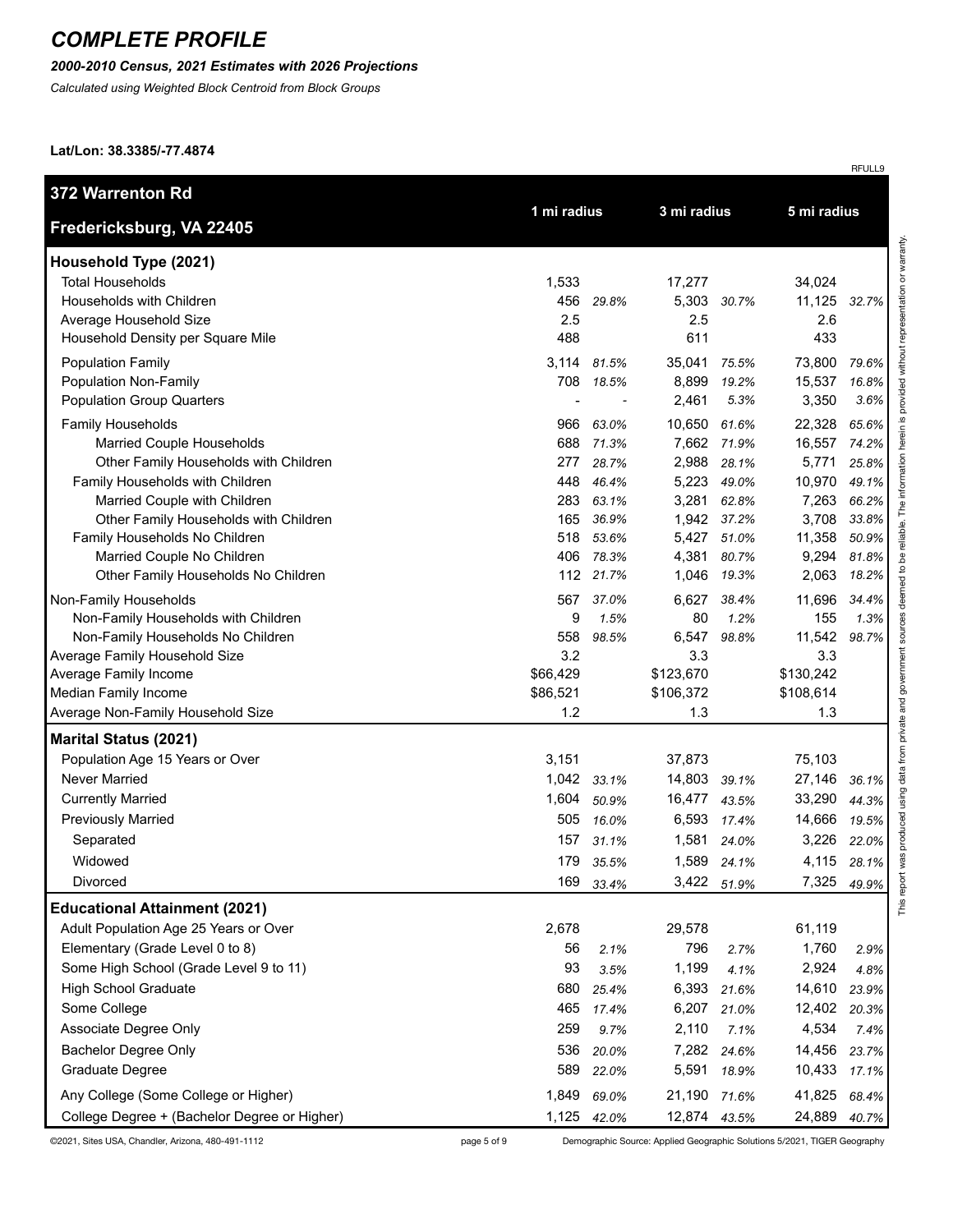#### *2000-2010 Census, 2021 Estimates with 2026 Projections*

*Calculated using Weighted Block Centroid from Block Groups*

**Lat/Lon: 38.3385/-77.4874**

| <b>372 Warrenton Rd</b>                        |       |             |        |             | 5 mi radius |       |
|------------------------------------------------|-------|-------------|--------|-------------|-------------|-------|
| Fredericksburg, VA 22405                       |       | 1 mi radius |        | 3 mi radius |             |       |
| <b>Housing</b>                                 |       |             |        |             |             |       |
| Total Housing Units (2021)                     | 1,609 |             | 18,064 |             | 35,521      |       |
| Total Housing Units (2010)                     | 1,045 |             | 14,627 |             | 29,453      |       |
| Historical Annual Growth (2010-2021)           | 564   | 4.9%        | 3,437  | 2.1%        | 6,068       | 1.9%  |
| Housing Units Occupied (2021)                  | 1,533 | 95.3%       | 17,277 | 95.6%       | 34,024      | 95.8% |
| Housing Units Owner-Occupied                   | 1,150 | 75.0%       | 9,314  | 53.9%       | 20,813      | 61.2% |
| Housing Units Renter-Occupied                  | 382   | 25.0%       | 7,963  | 46.1%       | 13,211      | 38.8% |
| Housing Units Vacant (2021)                    | 76    | 4.7%        | 786    | 4.4%        | 1,496       | 4.2%  |
| Household Size (2021)                          |       |             |        |             |             |       |
| <b>Total Households</b>                        | 1,533 |             | 17,277 |             | 34,024      |       |
| 1 Person Households                            | 466   | 30.4%       | 5,047  | 29.2%       | 8,975       | 26.4% |
| 2 Person Households                            | 529   | 34.5%       | 5,236  | 30.3%       | 10,391      | 30.5% |
| 3 Person Households                            | 179   | 11.7%       | 2,720  | 15.7%       | 5,680       | 16.7% |
| 4 Person Households                            | 167   | 10.9%       | 2,375  | 13.7%       | 4,983       | 14.6% |
| 5 Person Households                            | 81    | 5.3%        | 1,091  | 6.3%        | 2,332       | 6.9%  |
| 6 Person Households                            | 54    | 3.6%        | 455    | 2.6%        | 929         | 2.7%  |
| 7 or More Person Households                    | 55    | 3.6%        | 352    | 2.0%        | 734         | 2.2%  |
| <b>Household Income Distribution (2021)</b>    |       |             |        |             |             |       |
| HH Income \$200,000 or More                    | 181   | 11.8%       | 1,876  | 10.9%       | 4,400       | 12.9% |
| HH Income \$150,000 to \$199,999               | 109   | 7.1%        | 1,798  | 10.4%       | 3,372       | 9.9%  |
| HH Income \$125,000 to \$149,999               | 67    | 4.4%        | 1,273  | 7.4%        | 2,767       | 8.1%  |
| HH Income \$100,000 to \$124,999               | 106   | 6.9%        | 1,564  | 9.1%        | 3,394       | 10.0% |
| HH Income \$75,000 to \$99,999                 | 219   | 14.3%       | 2,294  | 13.3%       | 4,535       | 13.3% |
| HH Income \$50,000 to \$74,999                 | 385   | 25.1%       | 3,144  | 18.2%       | 5,814       | 17.1% |
| HH Income \$35,000 to \$49,999                 | 89    | 5.8%        | 1,908  | 11.0%       | 3,439       | 10.1% |
| HH Income \$25,000 to \$34,999                 | 192   | 12.5%       | 1,248  | 7.2%        | 2,177       | 6.4%  |
| HH Income \$15,000 to \$24,999                 | 63    | 4.1%        | 885    | 5.1%        | 1,812       | 5.3%  |
| HH Income \$10,000 to \$14,999                 | 54    | 3.5%        | 551    | 3.2%        | 842         | 2.5%  |
| HH Income Under \$10,000                       | 69    | 4.5%        | 737    | 4.3%        | 1,472       | 4.3%  |
| <b>Household Vehicles (2021)</b>               |       |             |        |             |             |       |
| Households 0 Vehicles Available                | 95    | 6.2%        | 1,077  | 6.2%        | 1,897       | 5.6%  |
| Households 1 Vehicle Available                 | 431   | 28.2%       | 5,976  | 34.6%       | 10,309      | 30.3% |
| Households 2 Vehicles Available                | 733   | 47.8%       | 6,786  | 39.3%       | 13,028      | 38.3% |
| Households 3 or More Vehicles Available        |       | 274 17.9%   | 3,439  | 19.9%       | 8,791       | 25.8% |
| <b>Total Vehicles Available</b>                | 2,844 |             | 31,568 |             | 67,042      |       |
| Average Vehicles per Household                 | 1.9   |             | 1.8    |             | 2.0         |       |
| Owner-Occupied Household Vehicles              | 2,329 | 81.9%       | 20,526 | 65.0%       | 48,165      | 71.8% |
| Average Vehicles per Owner-Occupied Household  | 2.0   |             | 2.2    |             | 2.3         |       |
| Renter-Occupied Household Vehicles             | 515   | 18.1%       | 11,043 | 35.0%       | 18,877      | 28.2% |
| Average Vehicles per Renter-Occupied Household | 1.3   |             | 1.4    |             | 1.4         |       |
| Travel Time (2021)                             |       |             |        |             |             |       |
| Worker Base Age 16 years or Over               | 1,736 |             | 22,343 |             | 44,497      |       |
| Travel to Work in 14 Minutes or Less           | 279   | 16.1%       | 6,152  | 27.5%       | 11,451      | 25.7% |
| Travel to Work in 15 to 29 Minutes             | 241   | 13.9%       | 4,525  | 20.3%       | 10,096      | 22.7% |
| Travel to Work in 30 to 59 Minutes             | 499   | 28.7%       | 4,969  | 22.2%       | 10,138      | 22.8% |
| Travel to Work in 60 Minutes or More           | 505   | 29.1%       | 4,636  | 20.7%       | 9,402       | 21.1% |
| Work at Home                                   | 38    | 2.2%        | 1,367  | 6.1%        | 2,405       | 5.4%  |
| Average Minutes Travel to Work                 | 41.6  |             | 27.7   |             | 27.8        |       |

©2021, Sites USA, Chandler, Arizona, 480-491-1112 page 6 of 9 Demographic Source: Applied Geographic Solutions 5/2021, TIGER Geography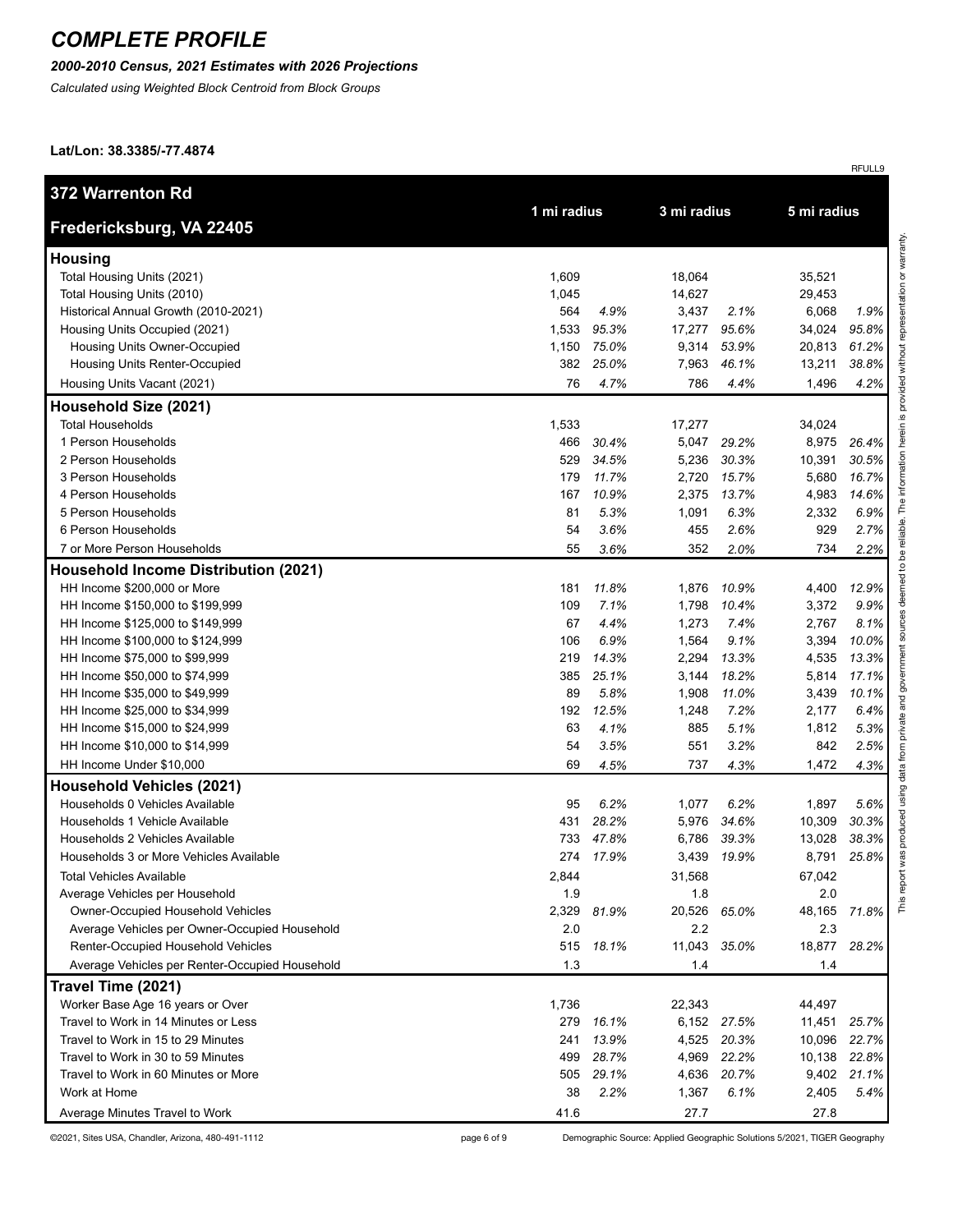#### *2000-2010 Census, 2021 Estimates with 2026 Projections*

*Calculated using Weighted Block Centroid from Block Groups*

**Lat/Lon: 38.3385/-77.4874**

| 372 Warrenton Rd                               | 1 mi radius  |                          | 3 mi radius |              | 5 mi radius  |       |
|------------------------------------------------|--------------|--------------------------|-------------|--------------|--------------|-------|
| Fredericksburg, VA 22405                       |              |                          |             |              |              |       |
| <b>Transportation To Work (2021)</b>           |              |                          |             |              |              |       |
| Worker Base Age 16 years or Over               | 1,736        |                          | 22,343      |              | 44,497       |       |
| Drive to Work Alone                            | 1,295        | 74.6%                    | 15,308      | 68.5%        | 31,876       | 71.6% |
| Drive to Work in Carpool                       | 227          | 13.1%                    | 2,737       | 12.2%        | 5,192        | 11.7% |
| Travel to Work by Public Transportation        | 79           | 4.6%                     | 1,204       | 5.4%         | 2,369        | 5.3%  |
| Drive to Work on Motorcycle                    |              |                          | 14          |              | 34           |       |
| <b>Bicycle to Work</b>                         |              | $\overline{\phantom{a}}$ | 66          | 0.3%         | 89           | 0.2%  |
| Walk to Work                                   | 83           | 4.8%                     | 1,297       | 5.8%         | 1,822        | 4.1%  |
| <b>Other Means</b>                             | 14           | 0.8%                     | 350         | 1.6%         | 710          | 1.6%  |
| Work at Home                                   | 38           | 2.2%                     | 1,367       | 6.1%         | 2,405        | 5.4%  |
| Daytime Demographics (2021)                    |              |                          |             |              |              |       |
| <b>Total Businesses</b>                        | 290          |                          | 2,652       |              | 5,115        |       |
| <b>Total Employees</b>                         | 3,141        |                          | 30,726      |              | 52,208       |       |
| Company Headquarter Businesses                 | 5            | 1.9%                     | 81          | 3.1%         | 141          | 2.8%  |
| Company Headquarter Employees                  | 70           | 2.2%                     | 5,926       | 19.3%        | 7,017        | 13.4% |
| <b>Employee Population per Business</b>        | 10.8 to 1    |                          | 11.6 to 1   |              | 10.2 to 1    |       |
| Residential Population per Business            | 13.2 to 1    |                          | 17.5 to 1   |              | 18.1 to 1    |       |
| Adj. Daytime Demographics Age 16 Years or Over | 4,684        |                          | 46,265      |              | 82,224       |       |
| <b>Labor Force</b>                             |              |                          |             |              |              |       |
| Labor Population Age 16 Years or Over (2021)   | 3,104        |                          | 37,389      |              | 74,070       |       |
| Labor Force Total Males (2021)                 | 1,506        | 48.5%                    | 17,204      | 46.0%        | 34,833       | 47.0% |
| Male Civilian Employed                         | 875          | 58.1%                    | 11,242      | 65.3%        | 22,813       | 65.5% |
| Male Civilian Unemployed                       | 48           | 3.2%                     | 598         | 3.5%         | 1,173        | 3.4%  |
| Males in Armed Forces                          |              |                          | 192         | 1.1%         | 424          | 1.2%  |
| Males Not in Labor Force                       | 581          | 38.6%                    | 5,171       | 30.1%        | 10,424       | 29.9% |
| Labor Force Total Females (2021)               | 1,598        | 51.5%                    | 20,186      | 54.0%        | 39,236       | 53.0% |
| Female Civilian Employed                       | 685          | 42.8%                    | 10,342      | 51.2%        | 20,706       | 52.8% |
| Female Civilian Unemployed                     | 147          | 9.2%                     | 862         | 4.3%         | 1,532        | 3.9%  |
| <b>Females in Armed Forces</b>                 |              |                          | 74          | 0.4%         | 111          | 0.3%  |
| Females Not in Labor Force                     | 766          | 47.9%                    | 8,907       | 44.1%        | 16,888       | 43.0% |
| <b>Unemployment Rate</b>                       | 196          | 6.3%                     | 1,460       | 3.9%         | 2,705        | 3.7%  |
| Occupation (2021)                              |              |                          |             |              |              |       |
| Occupation Population Age 16 Years or Over     | 1,560        |                          | 21,585      |              | 43,519       |       |
| <b>Occupation Total Males</b>                  |              | 875 56.1%                |             | 11,242 52.1% | 22,813 52.4% |       |
| Occupation Total Females                       |              | 685 43.9%                |             | 10,342 47.9% | 20,706 47.6% |       |
| Management, Business, Financial Operations     |              | 170 10.9%                |             | 3,584 16.6%  | 7,628        | 17.5% |
| Professional, Related                          |              | 446 28.6%                |             | 6,025 27.9%  | 12,185       | 28.0% |
| Service                                        | 321          | 20.6%                    | 4,198       | 19.5%        | 8,285        | 19.0% |
| Sales, Office                                  | 297          | 19.1%                    | 4,011       | 18.6%        | 8,423        | 19.4% |
| Farming, Fishing, Forestry                     | $\mathbf{1}$ |                          | 11          |              | 26           |       |
| Construction, Extraction, Maintenance          | 174          | 11.1%                    | 1,242       | 5.8%         | 2,571        | 5.9%  |
| Production, Transport, Material Moving         | 151          | 9.7%                     | 2,513       | 11.6%        | 4,402        | 10.1% |
| <b>White Collar Workers</b>                    |              | 913 58.5%                | 13,620      | 63.1%        | 28,235       | 64.9% |
| <b>Blue Collar Workers</b>                     |              | 647 41.5%                |             | 7,964 36.9%  | 15,284       | 35.1% |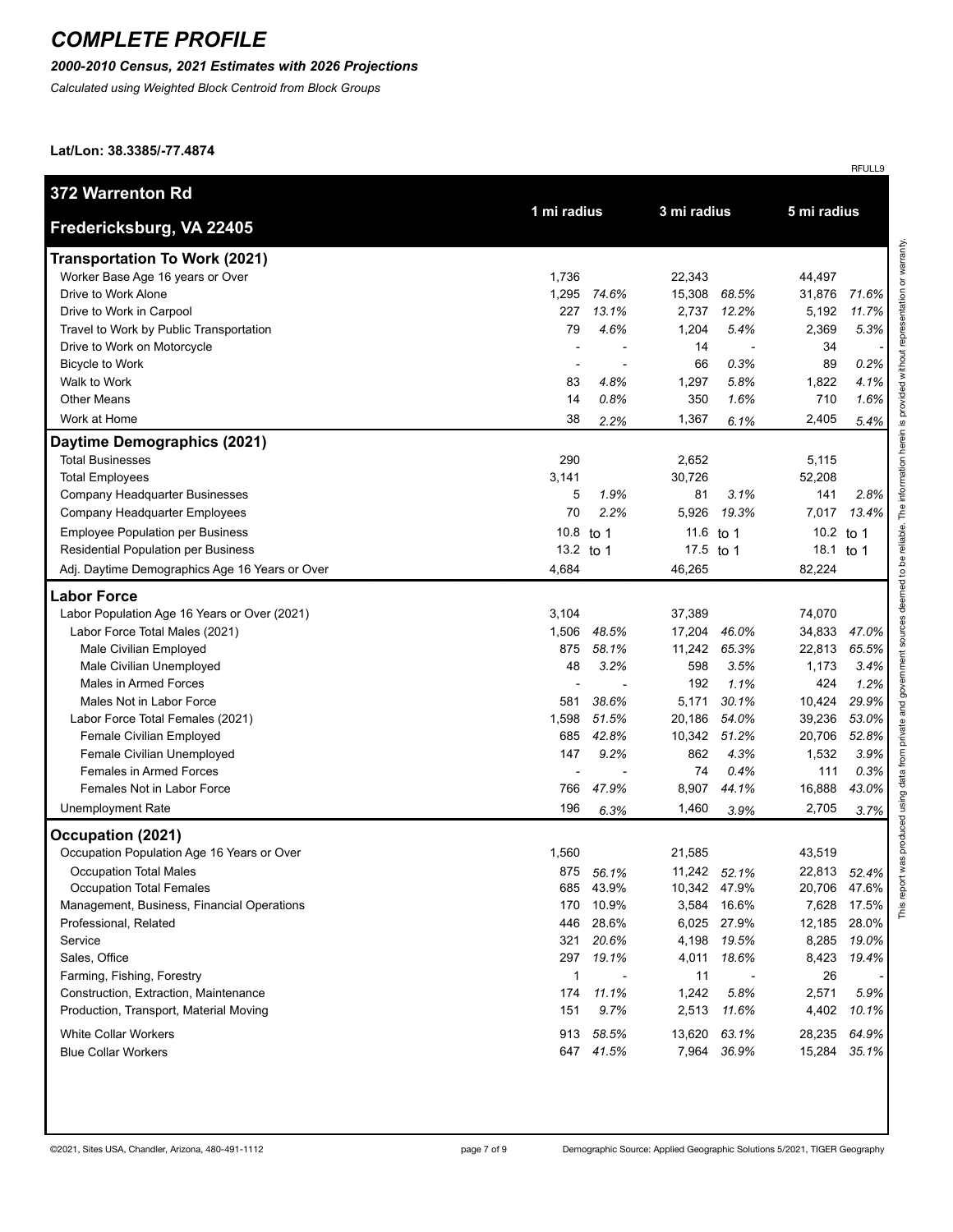### *2000-2010 Census, 2021 Estimates with 2026 Projections*

*Calculated using Weighted Block Centroid from Block Groups*

**Lat/Lon: 38.3385/-77.4874**

|                                    |              |            |                |             |             | RFULL9                           |
|------------------------------------|--------------|------------|----------------|-------------|-------------|----------------------------------|
| 372 Warrenton Rd                   |              |            |                |             |             |                                  |
| Fredericksburg, VA 22405           | 1 mi radius  |            | 3 mi radius    |             | 5 mi radius |                                  |
|                                    |              |            |                |             |             |                                  |
| Units In Structure (2021)          |              |            |                |             |             | representation or warranty.      |
| <b>Total Units</b>                 | 841          |            | 13,256         |             | 27,629      |                                  |
| 1 Detached Unit                    |              | 850 101.1% | 9,187          | 69.3%       | 21,088      | 76.3%                            |
| 1 Attached Unit                    | 482          | 57.3%      | 2,596          | 19.6%       | 4,206       | 15.2%                            |
| 2 Units                            | 6            | 0.7%       | 169            | 1.3%        | 471         | 1.7%                             |
| 3 to 4 Units                       | 55           | 6.5%       | 421            | 3.2%        | 624         | without<br>2.3%                  |
| 5 to 9 Units                       | 25           | 3.0%       | 1,307          | 9.9%        | 2,040       | 7.4%                             |
| 10 to 19 Units                     | 35           | 4.1%       | 2,538          | 19.1%       | 3,446       | provided<br>12.5%                |
| 20 to 49 Units                     | $\mathbf{1}$ | 0.1%       | 255            | 1.9%        | 673         | 2.4%                             |
| 50 or More Units                   | 33           | 3.9%       | 685            | 5.2%        | 1,122       | <u>ی</u><br>4.1%                 |
| Mobile Home or Trailer             | 46           | 5.4%       | 119            | 0.9%        | 353         | herein<br>1.3%                   |
| <b>Other Structure</b>             |              |            |                |             |             | reliable. The information        |
| Homes Built By Year (2021)         |              |            |                |             |             |                                  |
| Homes Built 2014 or later          | 414          | 25.8%      | 1,285          | 7.1%        | 2,504       | 7.0%                             |
| Homes Built 2010 to 2013           | 104          | 6.4%       | 1,169          | 6.5%        | 2,028       | 5.7%                             |
| Homes Built 2000 to 2009           | 341          | 21.2%      | 3,947          | 21.9%       | 7,562       | 21.3%                            |
| Homes Built 1990 to 1999           | 146          | 9.1%       | 3,087          | 17.1%       | 6,294       | 17.7%<br>ತಿ                      |
| Homes Built 1980 to 1989           | 110          | 6.8%       | 2,126          | 11.8%       | 4,521       | $\overline{\mathbf{c}}$<br>12.7% |
| Homes Built 1970 to 1979           | 287          | 17.8%      | 2,274          | 12.6%       | 4,558       | med<br>12.8%                     |
| Homes Built 1960 to 1969           | 14           | 0.8%       | 928            | 5.1%        | 1,929       | 5.4%                             |
| Homes Built 1950 to 1959           | 61           | 3.8%       | 752            | 4.2%        | 1,589       | 4.5%                             |
| Homes Built 1940 to 1949           | 43           | 2.7%       | 597            | 3.3%        | 991         | 2.8%                             |
| Homes Built Before 1939            | 13           | 0.8%       | 1,111          | 6.2%        | 2,049       | 5.8%                             |
| Median Age of Homes                | 22.1         | yrs        | 30.1 yrs       |             | 29.9        | government<br>yrs                |
| Home Values (2021)                 |              |            |                |             |             | data from private and            |
| Owner Specified Housing Units      | 1,150        |            | 9,314          |             | 20,813      |                                  |
| Home Values \$1,000,000 or More    | 9            | 0.8%       | 86             | 0.9%        | 213         | 1.0%                             |
| Home Values \$750,000 to \$999,999 | 5            | 0.4%       | 232            | 2.5%        | 469         | 2.3%                             |
| Home Values \$500,000 to \$749,999 | 58           | 5.0%       | 649            | 7.0%        | 1,556       | 7.5%                             |
| Home Values \$400,000 to \$499,999 | 146          | 12.7%      | 1,561          | 16.8%       | 3,070       | using<br>14.7%                   |
| Home Values \$300,000 to \$399,999 | 318          | 27.7%      | 3,459          | 37.1%       | 7,215       | 34.7%                            |
| Home Values \$250,000 to \$299,999 | 349          | 30.3%      | 1,412          | 15.2%       | 3,337       | produced<br>16.0%                |
| Home Values \$200,000 to \$249,999 | 123          | 10.7%      |                | 1,062 11.4% | 2,601       | 12.5%                            |
| Home Values \$175,000 to \$199,999 | 24           | 2.1%       | 301            | 3.2%        | 810         | report wa<br>3.9%                |
| Home Values \$150,000 to \$174,999 | 11           | 1.0%       | 189            | 2.0%        | 438         | 2.1%                             |
| Home Values \$125,000 to \$149,999 | 5            | 0.4%       | 70             | 0.8%        | 258         | This<br>1.2%                     |
| Home Values \$100,000 to \$124,999 | 52           | 4.5%       | 93             | 1.0%        | 256         | 1.2%                             |
| Home Values \$90,000 to \$99,999   |              |            | 11             | 0.1%        | 38          | 0.2%                             |
| Home Values \$80,000 to \$89,999   |              |            | 18             | 0.2%        | 40          | 0.2%                             |
| Home Values \$70,000 to \$79,999   |              |            | 9              |             | 39          | 0.2%                             |
| Home Values \$60,000 to \$69,999   | 26           | 2.2%       | 26             | 0.3%        | 69          | 0.3%                             |
| Home Values \$50,000 to \$59,999   |              |            | $\overline{c}$ |             | 29          | 0.1%                             |
| Home Values \$35,000 to \$49,999   |              |            | 12             | 0.1%        | 97          | 0.5%                             |
| Home Values \$25,000 to \$34,999   | 5            | 0.5%       | 30             | 0.3%        | 74          | 0.4%                             |
| Home Values \$10,000 to \$24,999   | 17           | 1.5%       | 52             | 0.6%        | 106         | 0.5%                             |
| Home Values Under \$10,000         | 3            | 0.3%       | 39             | 0.4%        | 98          | 0.5%                             |
| Owner-Occupied Median Home Value   | \$298,978    |            | \$341,563      |             | \$331,782   |                                  |
| Renter-Occupied Median Rent        | \$1,108      |            | \$1,130        |             | \$1,152     |                                  |

©2021, Sites USA, Chandler, Arizona, 480-491-1112 page 8 of 9 Demographic Source: Applied Geographic Solutions 5/2021, TIGER Geography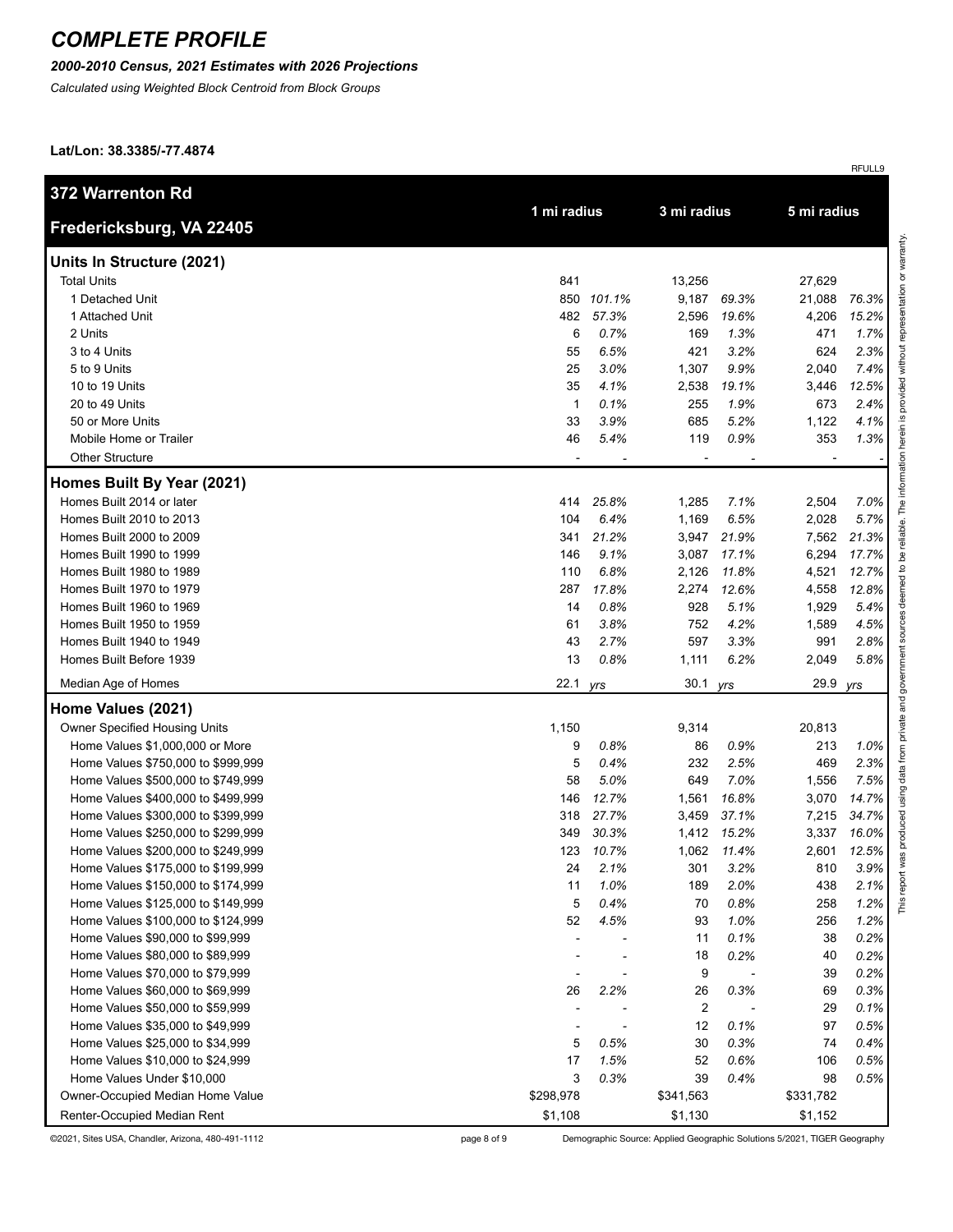### *2000-2010 Census, 2021 Estimates with 2026 Projections*

*Calculated using Weighted Block Centroid from Block Groups*

**Lat/Lon: 38.3385/-77.4874**

| 372 Warrenton Rd                                     |             |       |             |       |             |       |
|------------------------------------------------------|-------------|-------|-------------|-------|-------------|-------|
| Fredericksburg, VA 22405                             | 1 mi radius |       | 3 mi radius |       | 5 mi radius |       |
| <b>Total Annual Consumer Expenditure (2021)</b>      |             |       |             |       |             |       |
| <b>Total Household Expenditure</b>                   | \$77.16 M   |       | \$1.21 B    |       | \$2.51 B    |       |
| <b>Total Non-Retail Expenditure</b>                  | \$40.8 M    |       | \$638.62 M  |       | \$1.33 B    |       |
| <b>Total Retail Expenditure</b>                      | \$36.36 M   |       | \$567.39 M  |       | \$1.18 B    |       |
| Apparel                                              | \$2.72 M    |       | \$43.07 M   |       | \$89.59 M   |       |
| Contributions                                        | \$2.59 M    |       | \$40.13 M   |       | \$84.38 M   |       |
| Education                                            | \$2.35 M    |       | \$38.27 M   |       | \$80.63 M   |       |
| Entertainment                                        | \$4.4 M     |       | \$68.77 M   |       | \$143.62 M  |       |
| Food and Beverages                                   | \$11.3 M    |       | \$176.76 M  |       | \$366.37 M  |       |
| Furnishings and Equipment                            | \$2.73 M    |       | \$42.64 M   |       | \$88.97 M   |       |
| Gifts                                                | \$1.95 M    |       | \$30.53 M   |       | \$64.36 M   |       |
| <b>Health Care</b>                                   | \$6.54 M    |       | \$99.87 M   |       | \$207.08 M  |       |
| <b>Household Operations</b>                          | \$3.06 M    |       | \$47.64 M   |       | \$99.35 M   |       |
| Miscellaneous Expenses                               | \$1.46 M    |       | \$22.85 M   |       | \$47.53 M   |       |
| Personal Care                                        | \$1.03 M    |       | \$16.18 M   |       | \$33.6 M    |       |
| Personal Insurance                                   | \$555.03 K  |       | \$8.65 M    |       | \$18.23 M   |       |
| Reading                                              | \$170.54 K  |       | \$2.63 M    |       | \$5.48 M    |       |
| Shelter                                              | \$16.2 M    |       | \$255.32 M  |       | \$528.53 M  |       |
| <b>Tobacco</b>                                       | \$452.06 K  |       | \$6.95 M    |       | \$14.1 M    |       |
| Transportation                                       | \$14 M      |       | \$218.93 M  |       | \$455.12 M  |       |
| <b>Utilities</b>                                     | \$5.64 M    |       | \$86.84 M   |       | \$179.16 M  |       |
| <b>Monthly Household Consumer Expenditure (2021)</b> |             |       |             |       |             |       |
| <b>Total Household Expenditure</b>                   | \$4,195     |       | \$5,817     |       | \$6,138     |       |
| <b>Total Non-Retail Expenditure</b>                  | \$2,218     | 52.9% | \$3,080     | 53.0% | \$3,249     | 52.9% |
| <b>Total Retail Expenditures</b>                     | \$1,977     | 47.1% | \$2,737     | 47.0% | \$2,889     | 47.1% |
| Apparel                                              | \$148       | 3.5%  | \$208       | 3.6%  | \$219       | 3.6%  |
| Contributions                                        | \$141       | 3.4%  | \$194       | 3.3%  | \$207       | 3.4%  |
| Education                                            | \$128       | 3.0%  | \$185       | 3.2%  | \$197       | 3.2%  |
| Entertainment                                        | \$239       | 5.7%  | \$332       | 5.7%  | \$352       | 5.7%  |
| Food and Beverages                                   | \$614       | 14.6% | \$853       | 14.7% | \$897       | 14.6% |
| Furnishings and Equipment                            | \$148       | 3.5%  | \$206       | 3.5%  | \$218       | 3.6%  |
| Gifts                                                | \$106       | 2.5%  | \$147       | 2.5%  | \$158       | 2.6%  |
| <b>Health Care</b>                                   | \$356       | 8.5%  | \$482       | 8.3%  | \$507       | 8.3%  |
| <b>Household Operations</b>                          | \$166       | 4.0%  | \$230       | 3.9%  | \$243       | 4.0%  |
| Miscellaneous Expenses                               | \$80        | 1.9%  | \$110       | 1.9%  | \$116       | 1.9%  |
| Personal Care                                        | \$56        | 1.3%  | \$78        | 1.3%  | \$82        | 1.3%  |
| Personal Insurance                                   | \$30        | 0.7%  | \$42        | 0.7%  | \$45        | 0.7%  |
| Reading                                              | \$9         | 0.2%  | \$13        | 0.2%  | \$13        | 0.2%  |
| Shelter                                              | \$881       | 21.0% | \$1,231     | 21.2% | \$1,294     | 21.1% |
| Tobacco                                              | \$25        | 0.6%  | \$34        | 0.6%  | \$35        | 0.6%  |
| Transportation                                       | \$761       | 18.1% | \$1,056     | 18.2% | \$1,115     | 18.2% |
| <b>Utilities</b>                                     | \$307       | 7.3%  | \$419       | 7.2%  | \$439       | 7.1%  |